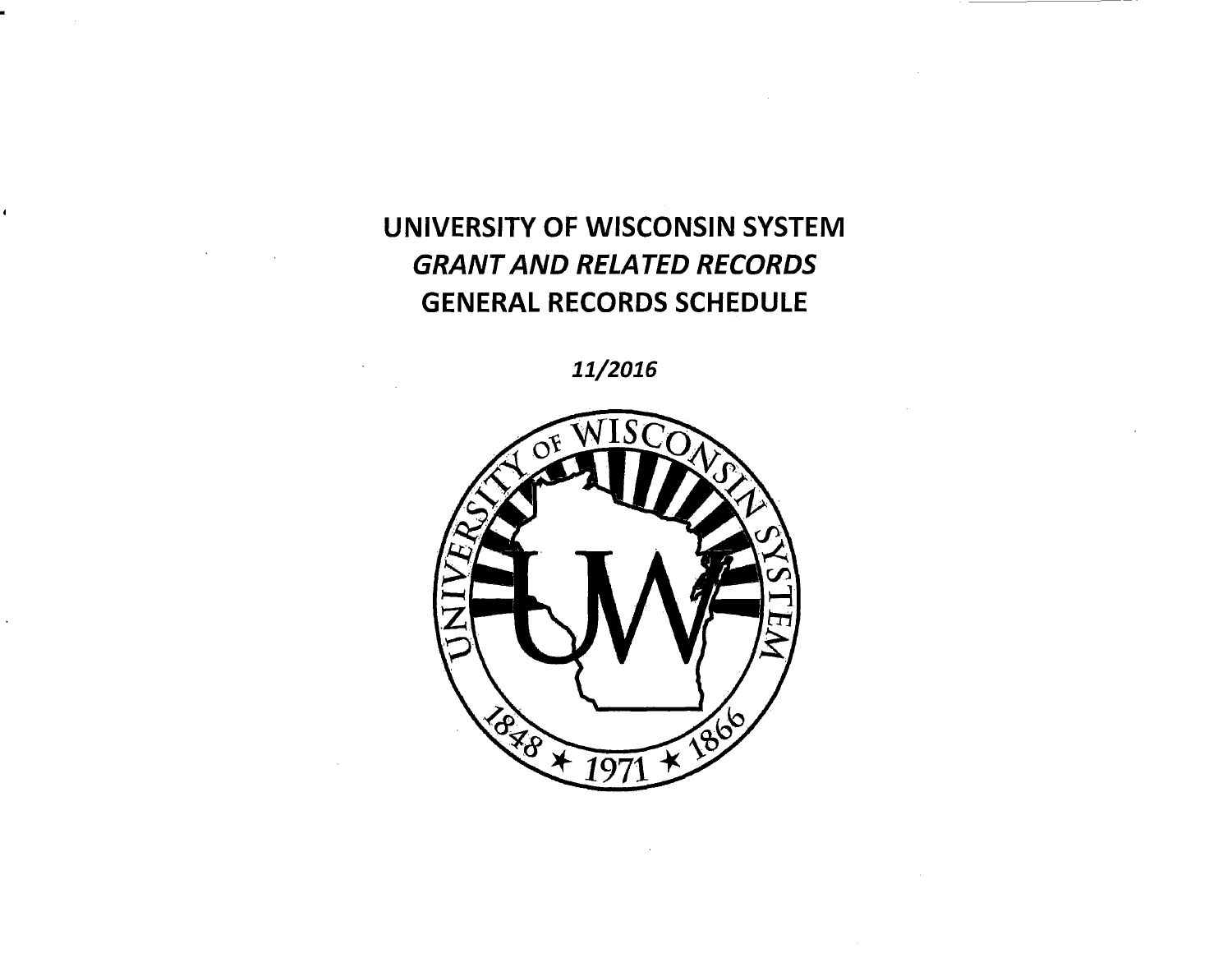[University System Grant Related Records]

#### **Program Description: UNIVERSITY OF WISCONSIN - SYSTEM: GENERAL RECORDS AND DISPOSITION SCHEDULES**

#### **INTRODUCTION AND PURPOSE**

This retention schedule represents the official University of Wisconsin-System policy with regard to the retention and disposition of all university public records and information and has the approval the Wisconsin Public Records Board (PRB). The PRB is the statutory body with the responsibility to safeguard the financial, legal, administrative, and historical interests of the State in the disposition of records through the review of records schedules prepared by State agencies.

This retention schedule also provides guidance to University of Wisconsin-System employees regarding what does and does not comprise a public record. The UW-System Campuses must manage all records to ensure systematic control from creation or receipt through processing, distribution, maintenance, retrieval, retention and final disposal for records retention purposes.

#### **SCOPE:**

The University of Wisconsin System comprises fifteen distinct institutions, this schedule pertains to the records and information arising from currently understood UW-System record policies and procedures. It applies to all such records regardless of format or media. While an attempt has been made to describe the records in commonly used terms, there may be instances in which the schedule does not reflect the exact title or name used by a given department. If offices or departments cannot determine by the descriptive information provided on each item whether a given departmental record is covered or not, they should contact their campus University Records Officer. An attempt has been made to include all records commonly required or used within the University campuses. However, as processes change, forms may be modified and new ones created, and documentation requirements may also change. This schedule will be reviewed periodically to insure that it is kept as up-to-date as possible.

#### **UTILITY AND FUNCTION OF INFORMATION PROVIDED WITHIN THIS DOCUMENT:**

#### **Minimum Retention Established and Permanent Retention Procedure.**

The records retention schedules included within this document establish minimum retention periods for each type of record. The disposition of each record is assumed to be destruction after its minimum retention period or transfer to the Institutional Archives.

#### **Materials That Are Public Records.**

Under Wisconsin law, many materials are public records constituting the transaction of public business on behalf of the University Institution. Under Wis. Stat. §16.61, Public records are defined as "all books, papers, maps, photographs, films, recordings, optical disks, electronically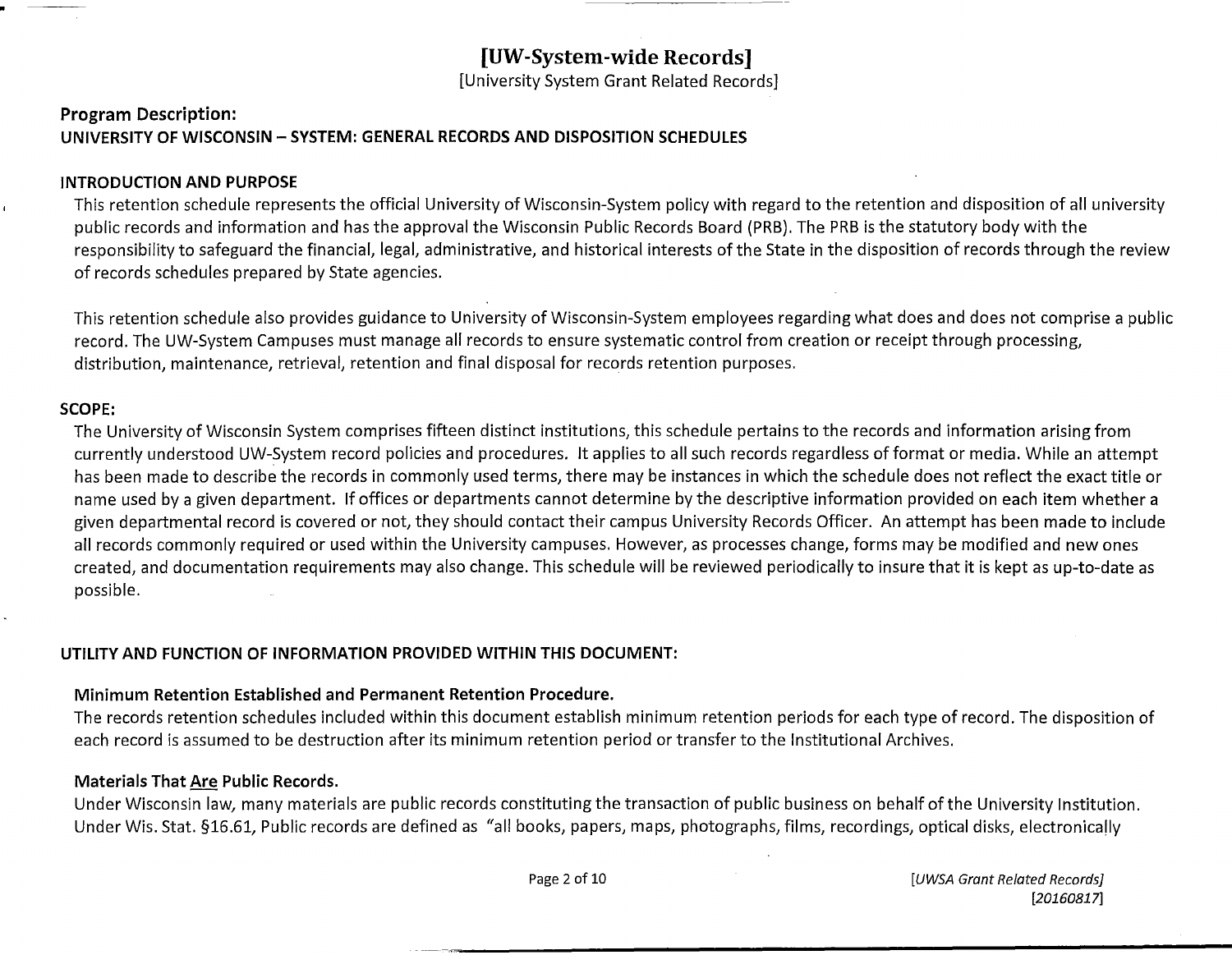[University System Grant Related Records]

formatted documents or other documentary materials, regardless of physical form or characteristics, made, or received by any state agency or its officers or employees in connection with the transaction of public business".

#### **Materials That Are Not Public Records**

Under Wisconsin law, many materials are not public records. Non-records should be retained only so long as they are useful as a resource for performing the transaction of public business on behalf of the University. Thereafter, in the interest of efficiency and proper resource management, they should be destroyed. Under Wis. Stat. §16.61, the definition of "Record" does not include: duplicate copies of materials the original copies of which are in the custody of the University and which are maintained only for convenience or reference and for no other substantive purpose; materials in the possession of a library or museum made or acquired solely for reference or exhibition purposes; notices or invitations received by the University that were not solicited by the University and that are not related to any official action taken, proposed or considered by the University; drafts, notes, preliminary computations and like materials prepared for the originator's personal use or prepared by the originator in the name of a person-for whom the originator is working; and routing slips and envelopes.

#### **Electronic Record Preservation**

Historically, University records have been preserved in paper files. Presently, however, advances in digital technology present a viable alternative to paper records. Because of the potential for electronically-preserved information to be lost over time as electronic systems degrade or become obsolete, electronic systems should be used as the primary manner of preserving historical records only if measures are implemented to ensure appropriate updates to the electronic storage systems are consistently purchased, installed, and maintained, and to ensure the appropriate migration of the electronically-stored information as electronic systems become obsolete and are replaced by new technologies. **Please carefully review these documents prior to storing official versions of public records upon information systems and if you have questions or concerns, then please seek assistance from the campus University Records Officer.** 

Because of the consequences of failing to appropriately maintain electronic information technology systems, records storage within an electronic information system must comply with the legal requirements set forth in Board of Regents Policy Document 3-2: University of Wisconsin System Public Records Management; and Wisconsin Administrative Rule 12: Electronic Records Management-Standards and Requirements.

#### **Suspension of the Records Retention Schedule**

Records that have reached their destruction date, should nevertheless be retained in the following situations:

- 1. The records relate to pending or anticipated litigation
- 2. The records relate to audit or similar review.
- 3. The records are subject to a public records request under Wis. stat. §19.35(5).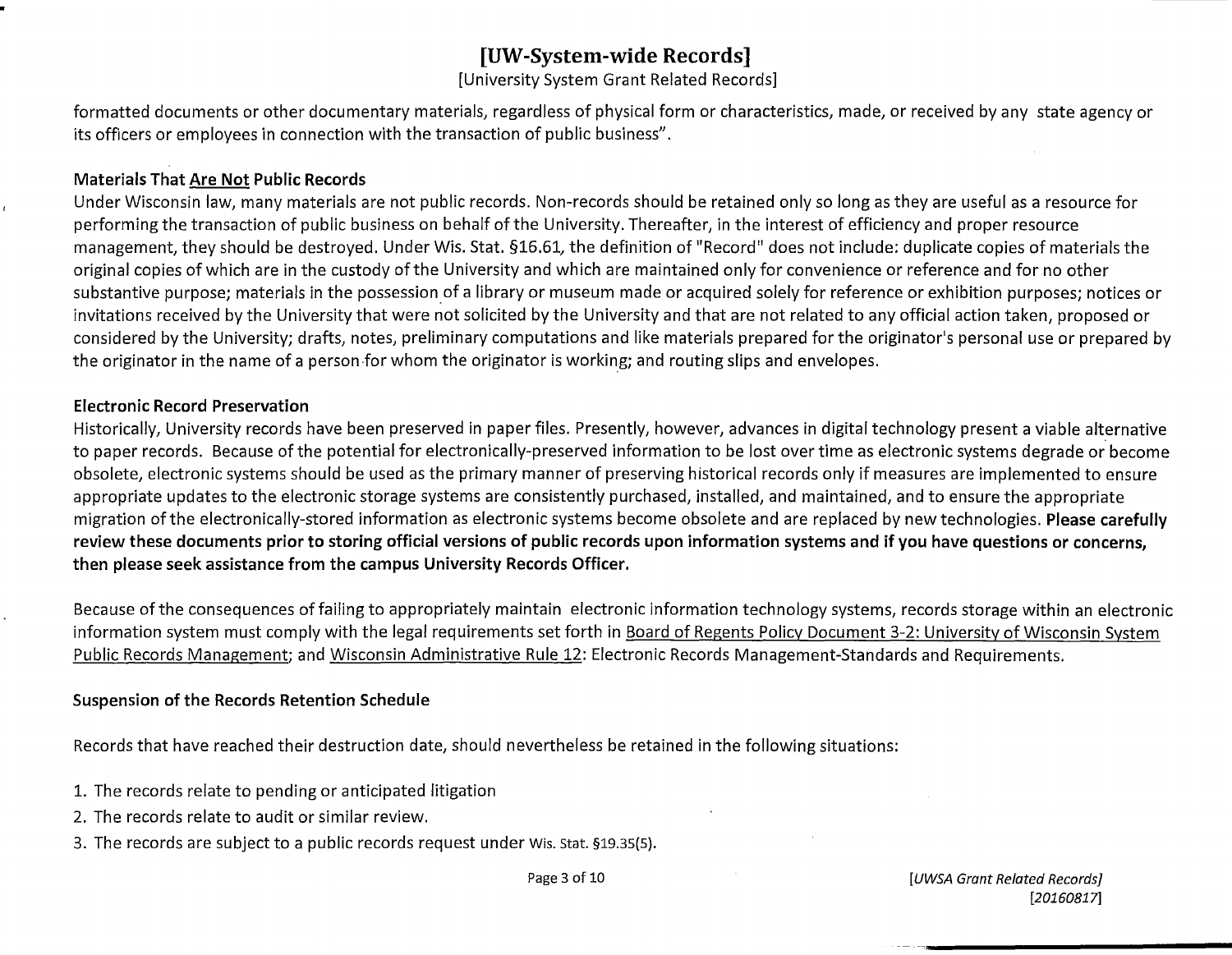[University System Grant Related Records]

4. Pursuant to Wis. Stat. §16.61(4}(c), the RDA governing the retention of the records is inactive or under development.

#### **Using the Schedule**

- Use the table to locate the record series item.
- Identify whether you are the holder of the official, department, or copy of the record.
- Implement the retention and disposition noted at the level of record you hold.
- If you are uncertain about the records series item or your responsibility for it, contact the Records Officer for clarification.

#### **Laws & Requirements:**

Wis. Stat. §134.90 Uniform Trade Secrets Act Wis. Stat. §19.36 (5) Trade Secrets Wis. Stat. §19.36 (10) Employee Personnel Records Wisconsin Administrative Rule 12: Electronic Records Management-Standards and Requirements 42 CFR 93.317 Research Misconduct 45 CFR 46.116 General requirements for Informed Consent

#### **Electronic Systems:**

These records may be stored electronically in shared network drives, databases or other collaborative space.

#### **Appraisal Note:**

These records series may be subject to promises of confidentiality made to research subjects pursuant to 45 CFR 46.116. May contain the trade secrets of research sponsors and intellectual property of investigators subject to Wis. Stat. §134.90 and Wis. Stat. §19.36 (5) and the balancing test. May contain certain personnel records subject to Wis. Stat. §19.36(10). Communications between investigators, sponsors and Institutional Review Board's (!RB) must be frank and honest to protect subject safety, which may preclude disclosure under the balancing test. Disclosure may be in violation of confidentiality agreements entered into with sponsors or other record holders. In order to safeguard the information contained in these records, to make sure that it remains available throughout the stated retention period, and to meet the requirements of Wisconsin Administrative Rule 12 a readability and retrieval check should be completed at least every 3 years.

#### **Official Records & Copies:**

This schedule specifies the designated location of the official record for each series listed. It also identifies retention policies for **all** copies of records, in all locations and in all records media.

<sup>~</sup>*Official Record:* The official record is the most complete and up-to-date version.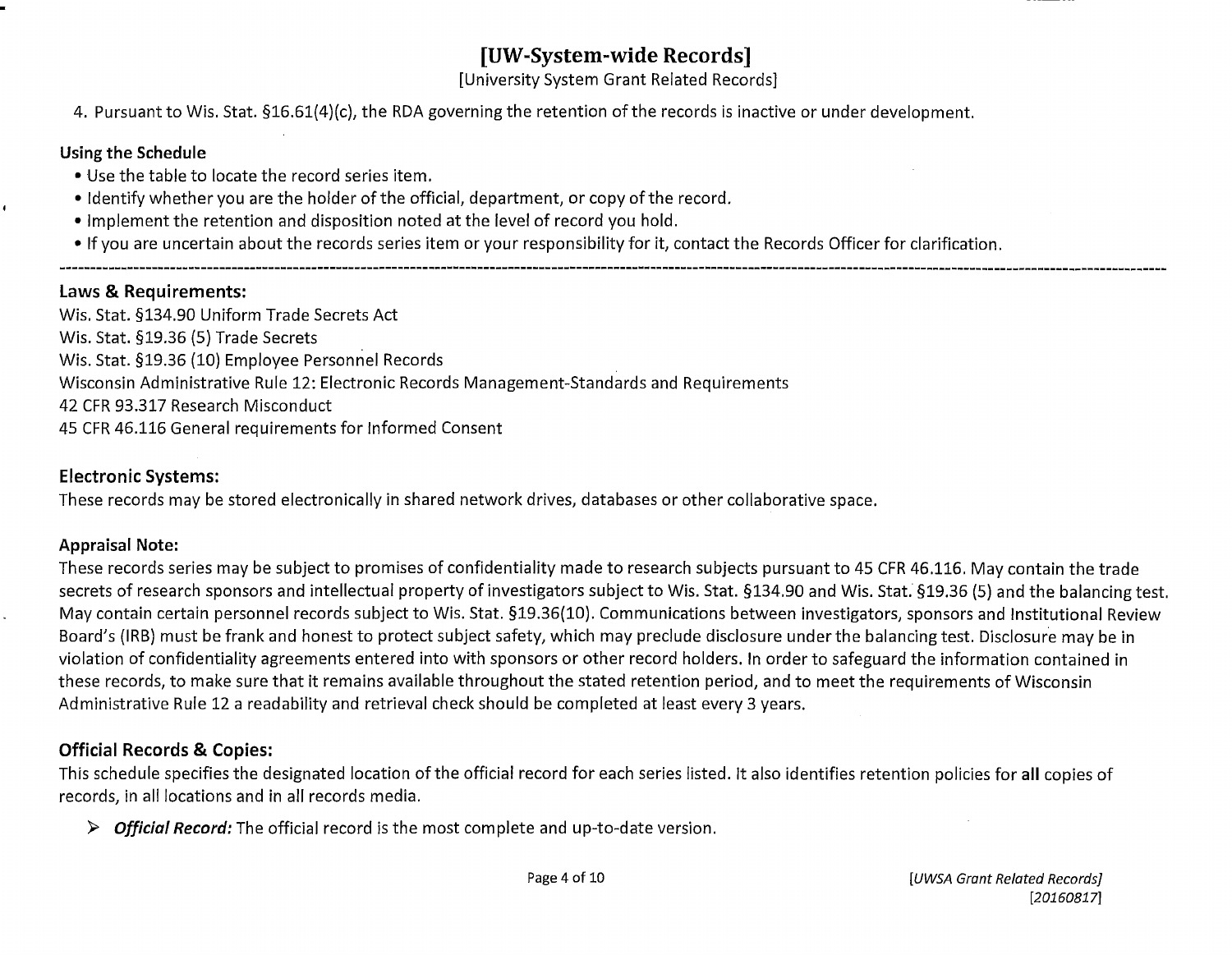[University System Grant Related Records]

- >- **Working Copies:** Staff may generally destroy rough draft materials that are subsequently finalized and maintained as part of the official record. However, staff may retain significant drafts when needed to document the decision-making process within the official record.
- >- **Reference or Convenience Copies:** Staff may maintain duplicate or working copies of records described in this schedule for convenience and/or reference purposes. Copies may be retained for as long as needed, but they should not be kept longer than the RDA for the official copy of record as specified in this schedule. Do not maintain **unnecessary** duplicate copies. When retained for "convenience of reference only," copies are considered non-records under Wis. Stat. § 16.61(2). Do **not** send copies to storage or retain them for longer than the retention periods specified for the official copy.

#### **For additional information and assistance implementing this retention schedule, contact: Your University Records Officer.**

Agency Records Officer authorized by UW Records Officer Council (UWROC} to create this schedule:

Peg Eusch, CRM UW-Madison Records Officer peg.eusch@wisc.edu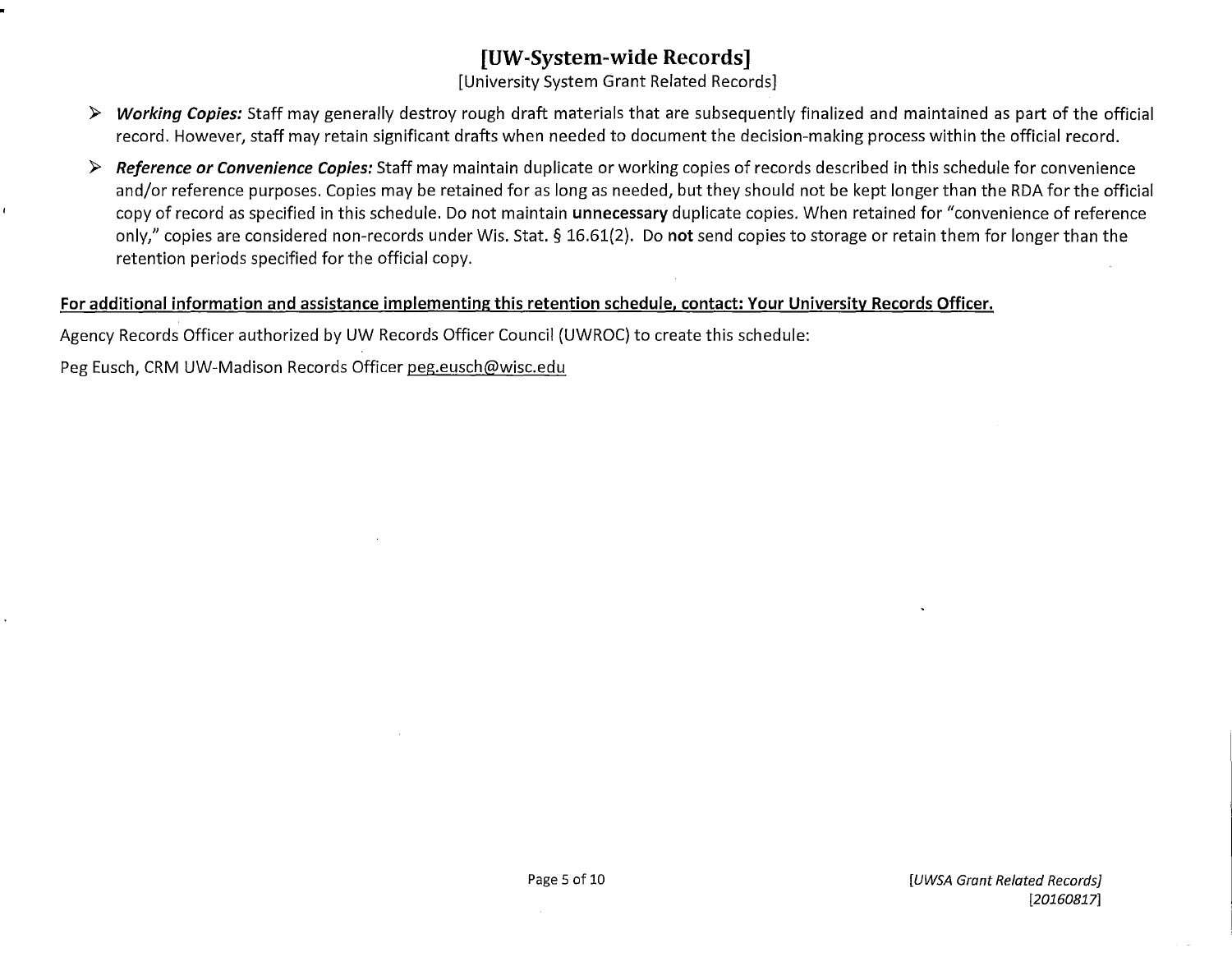#### [UW-System-wide Records] | [University System Grant Related Records] |

**Approval Signatures** 

 $\frac{9}{2}$  2 30/6 ndettis System Legal dounsel

 $2\pi$ 

Margaret Elisabet 9/2/2016<br>Agency Records Officer<br>Author UWSA Scheelelle UW-MAD.

PUBLIC Records Board Approval: Authorization is contingent on restrictions to record destruction contained in Wis. Stat. § 19.35(5), Open Records Law, and that no  $\mathcal{P}^{\prime\prime}$ records are destroyed if litigation or audit involving these records has commenced or is anticipated.

| المستخدمة المريح       | range de la provincia de la provincia de la provincia de la provincia de la provincia de la provincia de la pr<br>La provincia de la provincia de la provincia de la provincia de la provincia de la provincia de la provincia d | 4 2016            | Linda Forth                    |                   |
|------------------------|----------------------------------------------------------------------------------------------------------------------------------------------------------------------------------------------------------------------------------|-------------------|--------------------------------|-------------------|
| <b>State Archivist</b> |                                                                                                                                                                                                                                  | Date (mm/dd/ccvv) | <b>PRB Executive Secretary</b> | Date (mm/dd/ccyy) |
|                        |                                                                                                                                                                                                                                  |                   | APPROVAL SUBJECT TO 10-YEAR    |                   |
| ساجان المساد فشكاتنا   |                                                                                                                                                                                                                                  |                   | SUNSET. RESUBMITTAL REQUIRED   |                   |
|                        |                                                                                                                                                                                                                                  |                   | PRIOR TO <u>November</u> 2026  |                   |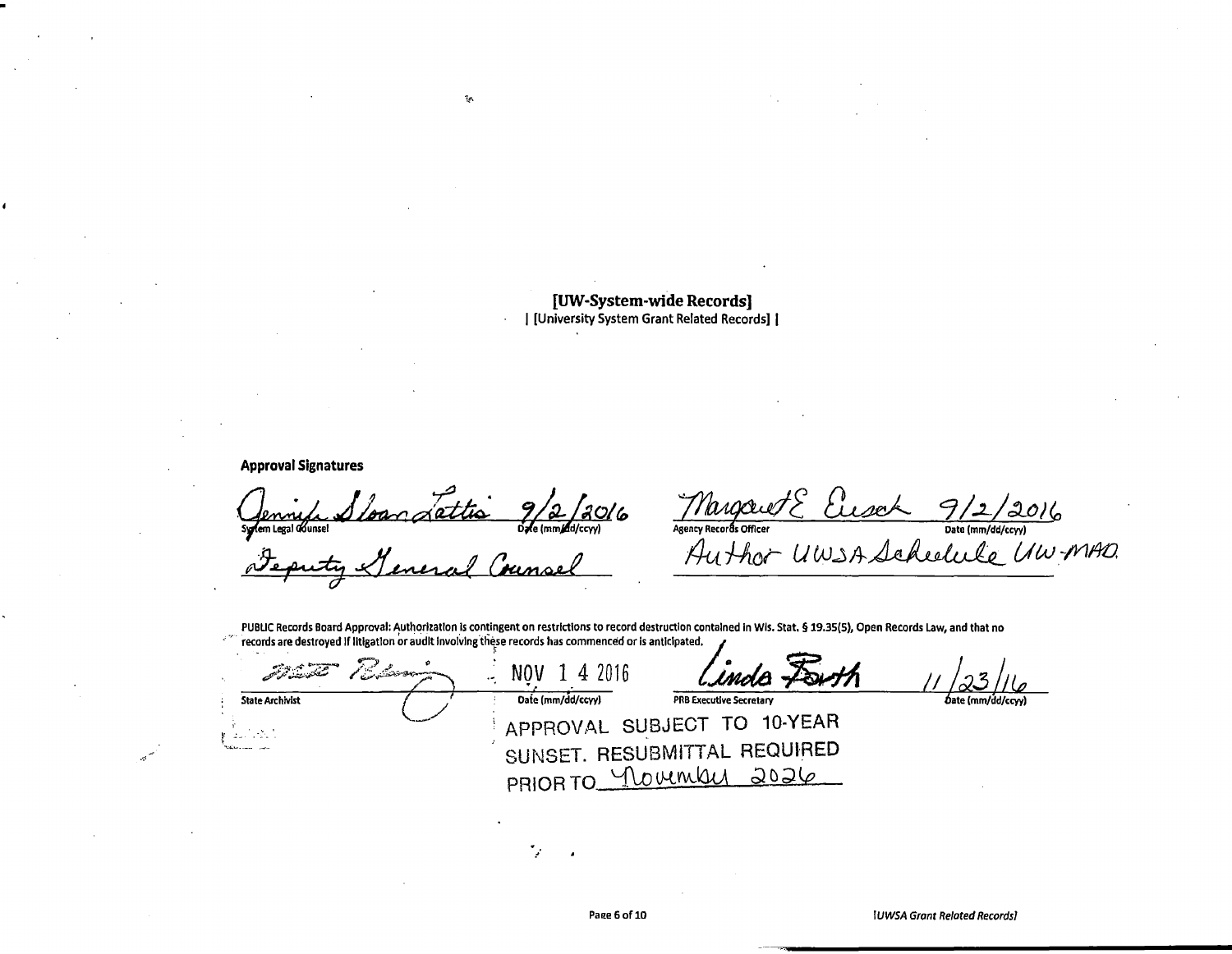[University System Grant Related Records]

| 1. RDA #<br>/Status | 2. Series Title / Description                                                                                                                                                                                                                                                                                                                                                                                                                                                                                                                                                                                                                                                                                                                                                                                                                                                                                                                                                                                                      | 3. Record<br><b>Series</b><br>Year of<br>Creation Storage | 4. Medium<br>for Record | Σ<br>นว่ | Registry Exempt | Confidential | Essential (opt.) | 9. Official<br>Record<br>Location<br>$($ opt. $)$ | 10. Minimum<br>Retention /<br>Disposition /<br>Event                                                            |
|---------------------|------------------------------------------------------------------------------------------------------------------------------------------------------------------------------------------------------------------------------------------------------------------------------------------------------------------------------------------------------------------------------------------------------------------------------------------------------------------------------------------------------------------------------------------------------------------------------------------------------------------------------------------------------------------------------------------------------------------------------------------------------------------------------------------------------------------------------------------------------------------------------------------------------------------------------------------------------------------------------------------------------------------------------------|-----------------------------------------------------------|-------------------------|----------|-----------------|--------------|------------------|---------------------------------------------------|-----------------------------------------------------------------------------------------------------------------|
|                     | 11. [University System Grant Related Records]<br>医腹股沟 有关的                                                                                                                                                                                                                                                                                                                                                                                                                                                                                                                                                                                                                                                                                                                                                                                                                                                                                                                                                                          |                                                           |                         |          |                 |              |                  |                                                   |                                                                                                                 |
|                     | UWGNT001 Grant Folders - Federal and Non-Federal - Accepted                                                                                                                                                                                                                                                                                                                                                                                                                                                                                                                                                                                                                                                                                                                                                                                                                                                                                                                                                                        | 1971                                                      | Paper and               |          | Yes No          | No           |                  |                                                   | <b>Retention:</b>                                                                                               |
| New                 | This record series contains, but is not limited to, the records contained $\vert$<br>in the grant application process to campus research offices which<br>were accepted and would be included as part of the grant folder.<br>Records would include project proposals, letter of support,<br>supplementary material, minutes of review meeting, review reports,<br>necessary signatures, and other documentation which was submitted<br>and approved.<br>Other records that would be included as part of the grant folder are<br>transmittals, awards, budgets and other grant financial accounting,<br>and all other documentation related to the procurement of federal<br>grants. In addition all reports, forms, and documentation related to<br>Performance and Accountability Reports (PARs), as well as reports and<br>supplemental information for verification of grants and contracts.<br>Documentation associated with grants approved by campus research<br>offices and accepted for funding by grantor agencies. Such |                                                           | Electronic<br>Format    |          |                 |              |                  |                                                   | EVT+6 Years<br>EVENT=<br>Date that the<br><b>Grant was</b><br>Closed<br>Disposition:<br>Destroy<br>Confidential |
|                     | documentation may include, but is not limited to: contracts, progress<br>reports, use agreements, final reports, and other related records.                                                                                                                                                                                                                                                                                                                                                                                                                                                                                                                                                                                                                                                                                                                                                                                                                                                                                        |                                                           |                         |          |                 |              |                  |                                                   |                                                                                                                 |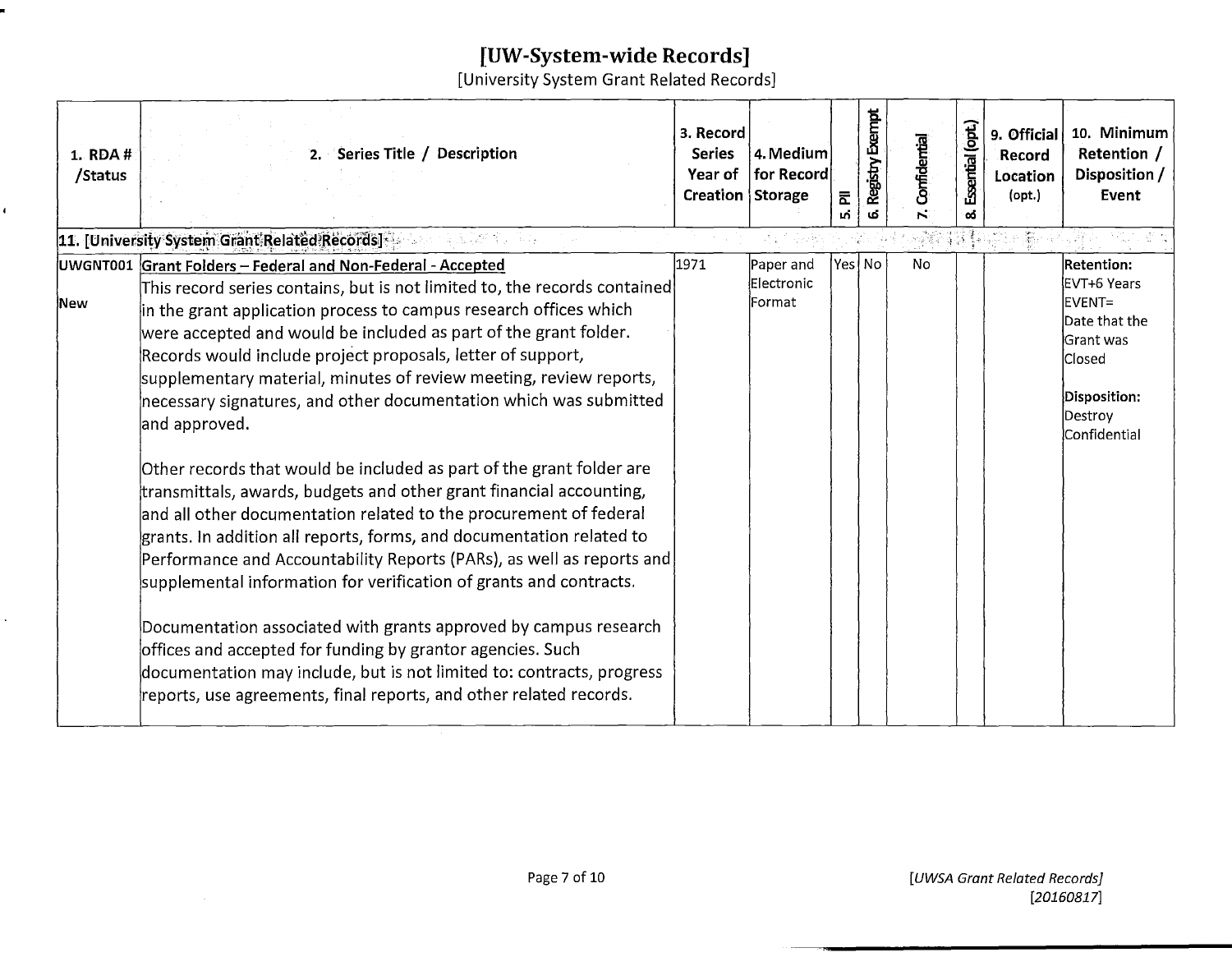$\sim$ 

[University System Grant Related Records]

| UWGNT002 Grant Proposals Review Files - Rejected or No Response<br>Grant applications, approved by campus research offices and<br>submitted to grantor agencies that have either been directly rejected<br>or have not received a response from the grantor agency for a period<br>of time not exceeding one year after the proposed start date of the<br>grant project.                                                                                                                                                                            | 1971 | Paper and<br>Electronic<br>Format | No No   | No        | <b>Retention:</b><br>EVT+ 4 Years<br>EVENT=<br>Date Grant<br>Rejected or No<br>Response<br>Disposition:<br>Destroy   |
|-----------------------------------------------------------------------------------------------------------------------------------------------------------------------------------------------------------------------------------------------------------------------------------------------------------------------------------------------------------------------------------------------------------------------------------------------------------------------------------------------------------------------------------------------------|------|-----------------------------------|---------|-----------|----------------------------------------------------------------------------------------------------------------------|
| UWGNT003 Grant Files - UW-System Administered<br>Applications and documentation for grant programs such as the<br>Challenge Grant and other grants run by UW-System and often<br>facilitated by campus research offices. The files include applications,<br>public meeting minutes, budget forms, system award documentation,<br>non-award documentation, and evaluation materials.                                                                                                                                                                 | 1971 | Paper and<br>Electronic<br>Format | NolNo   | No        | Retention:<br>EVT+6 Years<br>EVENT=<br>Date that the<br><b>Grant was</b><br><b>Closed</b><br>Disposition:<br>Destroy |
| UWGNT004 Grant Files - Internal Grant Award Documentation<br>Documentation of the winners of internal grants awarded by the<br>University Research Office or granting units. Information contained<br>would include, but not be limited to, the name and scope of project,<br>the amount of money requested, and the start and end dates of the<br>projects. This data has long-term administrative and historical value to<br>the University Research Office or university granting units on the<br>university campus in tracking internal grants. | 1971 | Paper and<br>Electronic<br>Format | No No   | <b>No</b> | <b>Retention:</b><br>EVT+6 Years<br>EVENT=<br>Date that the<br>Grant was<br>Closed<br>Disposition:<br>Destroy        |
| UWGNT005 Scientific or Research Misconduct Records<br>Records documenting accusations of misconduct brought forward by<br>or against faculty or students and relating to research projects. These<br>records include accusation statements; inquiry committee findings;<br>and related correspondence, hearing and review records and final<br> report.                                                                                                                                                                                             | 1971 | Paper and<br>Electronic<br>Format | Yes Yes | Yes       | Retention:<br>EVT+7 Years<br>EVENT=<br>Date Audit or<br>Inquiry is Closed<br>Disposition:<br>Destroy<br>Confidential |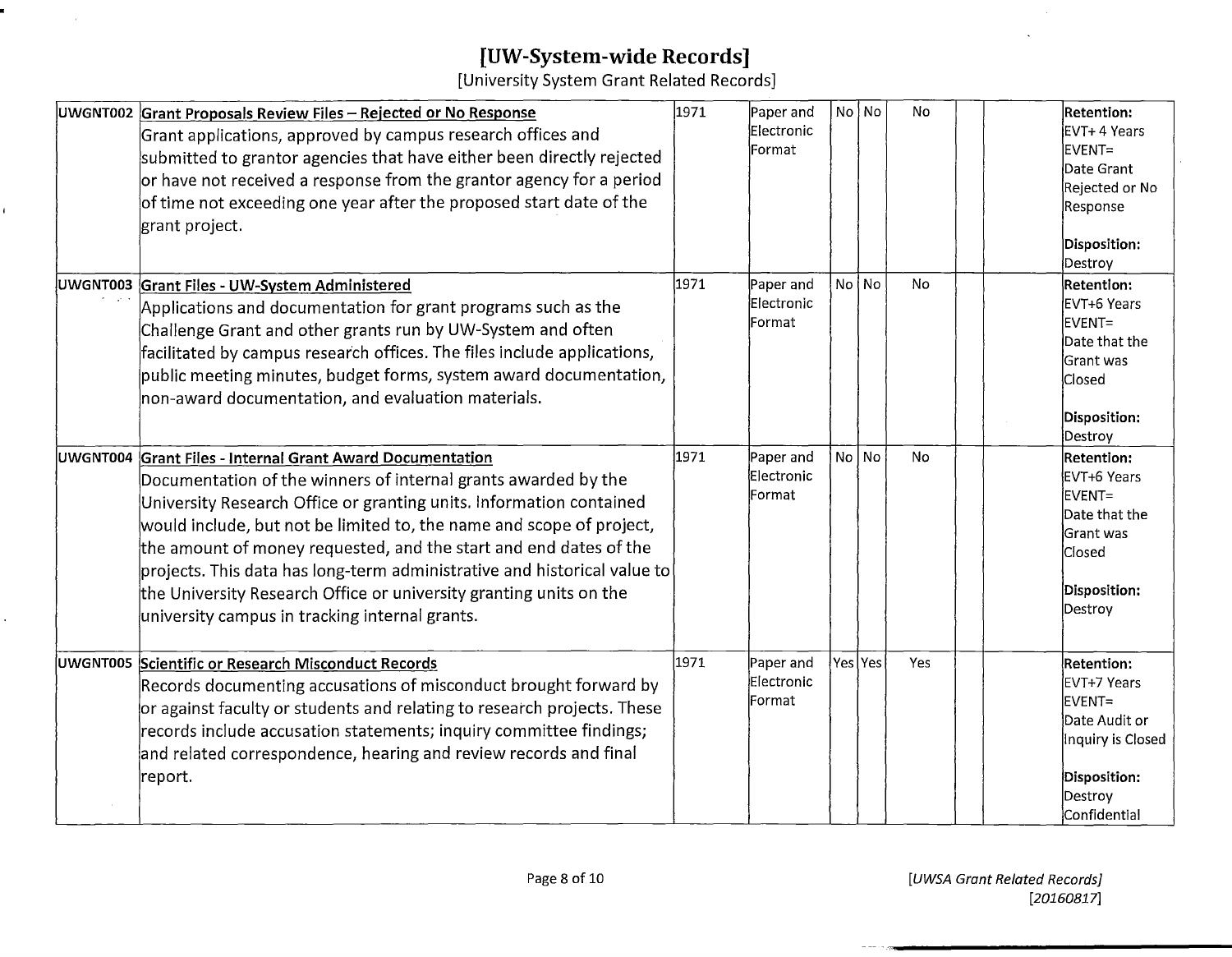# [UW-System-wide Records]<br>[University System Grant Related Records]

 $\mathcal{L}$ 

|                   | Related Records Series or System-wide General Records Schedules (GRS)<br><b>Note: information only</b> |                                |
|-------------------|--------------------------------------------------------------------------------------------------------|--------------------------------|
| <b>RDA Number</b> | Record Series Title and Description<br><b>Description</b>                                              | Notes/Comments                 |
| UWSFA008          | <b>Student Grant Administrative Files</b>                                                              | See UWSA Student Financial Aid |
|                   |                                                                                                        | Schedule                       |
| UWSFA009          | <b>Student Grant Vouchers</b>                                                                          | See UWSA Student Financial Aid |
|                   |                                                                                                        | Schedule                       |
|                   | NOTE: There may departmental specific schedules for your campus $-$ Contact                            |                                |
|                   | your University Records Officer.                                                                       |                                |

|                               | $\mathbb{R}$ . Wote information only. To close or supersede RDA series, complete form DOA-3806 $\cdots$ | Closed/Superseded Series                                     |                          |
|-------------------------------|---------------------------------------------------------------------------------------------------------|--------------------------------------------------------------|--------------------------|
| $-51.11$<br><b>RDA Number</b> |                                                                                                         | <b>Minimum</b><br><b>Retention and</b><br><b>Disposition</b> | <b>Action Taken</b>      |
| UWRSC001                      | <b>Grant Folders (Federal)</b>                                                                          | $EVT+4$                                                      | Superseded into UWGNT001 |
| UWRSC002                      | Grant Folders (Non-Federal)                                                                             | $EVT+4$                                                      | Superseded into UWGNT001 |
| UWRSC003                      | UW-System Administered Grant Files                                                                      | $EVT+4$                                                      | Superseded into UWGNT003 |
| UWRSC004                      | Scientific Misconduct Records                                                                           | $EVT+7$                                                      | Superseded into UWGNT005 |
| UWRSC005                      | <b>Grant Proposal Review Files</b>                                                                      | $EVT+4$                                                      | Superseded into UWGNT001 |
| <b>UWRSC006</b>               | <b>Rejected Grant Proposals</b>                                                                         | $EVT+4$                                                      | Superseded into UWGNT002 |
| UWRSC007                      | <b>Accepted Grant Documentation (Non-</b><br>Financial)                                                 | $EVT+6$                                                      | Superseded into UWGNT001 |
| <b>UWRSC008</b>               | Internal Grant Documentation                                                                            | $EVT+4$                                                      | Superseded into UWGNT004 |
| UWADM004                      | <b>Grant Documentation - Non Financial</b>                                                              | $EVT+6$                                                      | Superseded into UWGNT001 |
| <b>UWFA900</b>                | <b>Grant Folders: Federal</b>                                                                           | $EVT+3$                                                      | Superseded into UWGNT001 |
| <b>UWFA901</b>                | Gift and Grant Folders: Non Federal                                                                     | $EVT+3$                                                      | Superseded into UWGNT001 |
| UWFA901A                      | Gift and Grant Folders; Non-Federal and<br><b>Subject to External Restrictions</b>                      | $EVT+6$                                                      | Superseded into UWGNT001 |